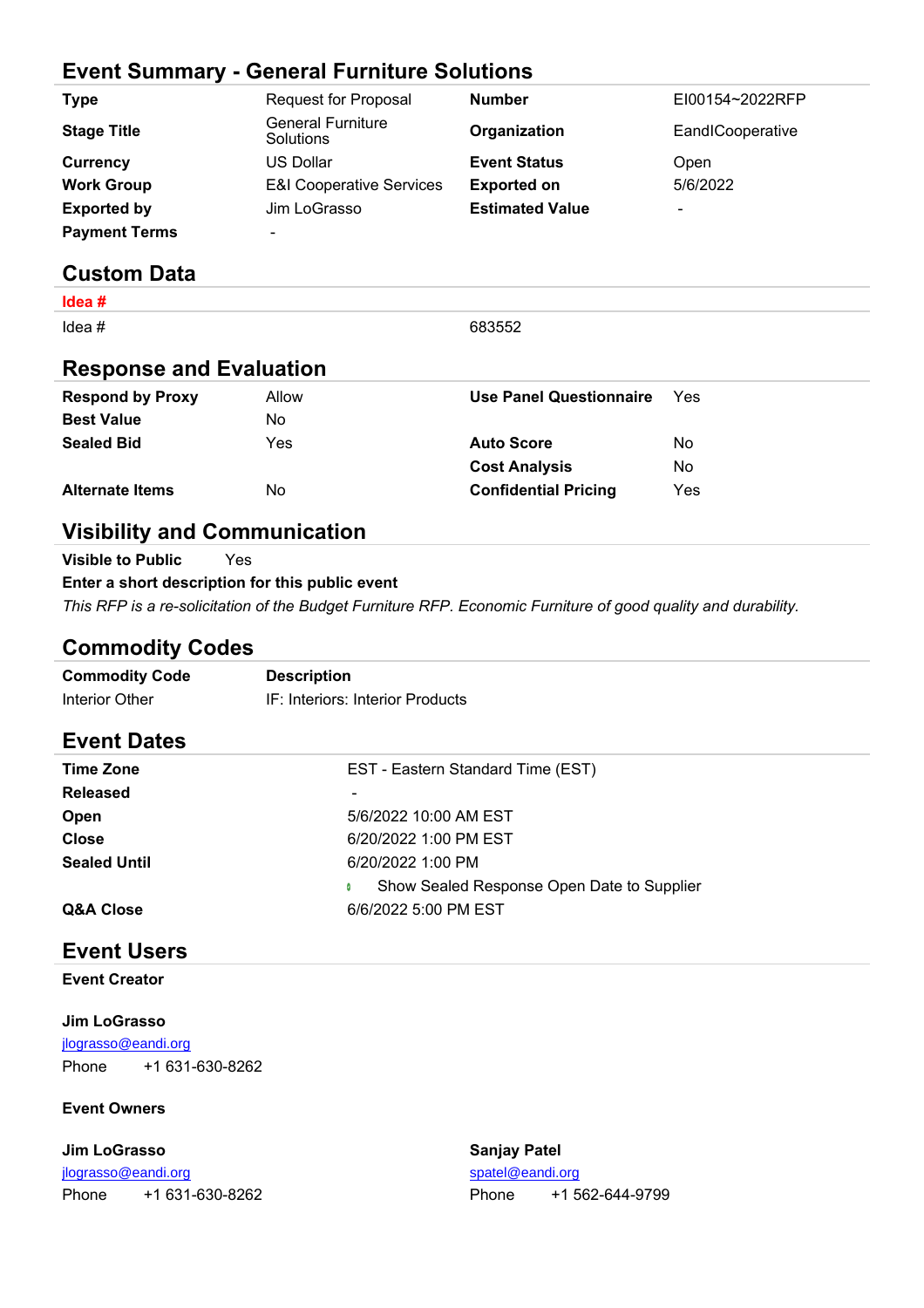#### **Helga Strobel-Pedisich**

[hspedisich@eandi.org](mailto:hspedisich@eandi.org) Phone +1 631-630-8259 **Christine Belzer** [cbelzer@eandi.org](mailto:cbelzer@eandi.org) Phone +1 631-630-8217 **Jim LoGrasso**

[jlograsso@eandi.org](mailto:jlograsso@eandi.org) Phone +1 631-630-8262

**Catherine Goglia** [cgoglia@eandi.org](mailto:cgoglia@eandi.org) Phone +1 631-630-8318 **Ian Robbins** [irobbins@eandi.org](mailto:irobbins@eandi.org)

#### **Contacts**

**Jim LoGrasso** [jlograsso@eandi.org](mailto:jlograsso@eandi.org) Phone +1 631-630-8262

#### **Stakeholders**

**Sourcing Analyst** [irobbins@eandi.org](mailto:irobbins@eandi.org)

**Wu Chen** [wchen@eandi.org](mailto:wchen@eandi.org)

**Michael Fox** [mfox@eandi.org](mailto:mfox@eandi.org)

**Workflow Approver** [nobody@jaggaer.com](mailto:nobody@jaggaer.com)

 [cjarvis@eandi.org](mailto:cjarvis@eandi.org)

**Nicole Mandelkorn** [nmandelkorn@eandi.org](mailto:nmandelkorn@eandi.org)

#### **Stephanie Moore**

[smoore@eandi.org](mailto:smoore@eandi.org) Phone +1 631-630-8300 **Casey Laurienzo**

[claurienzo@eandi.org](mailto:claurienzo@eandi.org)

**Danielle Ali** [dali@eandi.org](mailto:dali@eandi.org)

**Bob Solak** [bsolak@eandi.org](mailto:bsolak@eandi.org) Phone +1 631-630-8283 **E&I IT** [helpdesk@eandi.org](mailto:helpdesk@eandi.org)

**Jacob Giannini** [jgiannini@eandi.org](mailto:jgiannini@eandi.org)

 [cwashington@eandi.org](mailto:cwashington@eandi.org)

**Melek Ucar** [mucar@eandi.org](mailto:mucar@eandi.org)

**Wiatta Wilcox** [wwilcox@eandi.org](mailto:wwilcox@eandi.org)

**Eric Miller** [emiller@eandi.org](mailto:emiller@eandi.org)

[dhoover@eandi.org](mailto:dhoover@eandi.org)

 **-**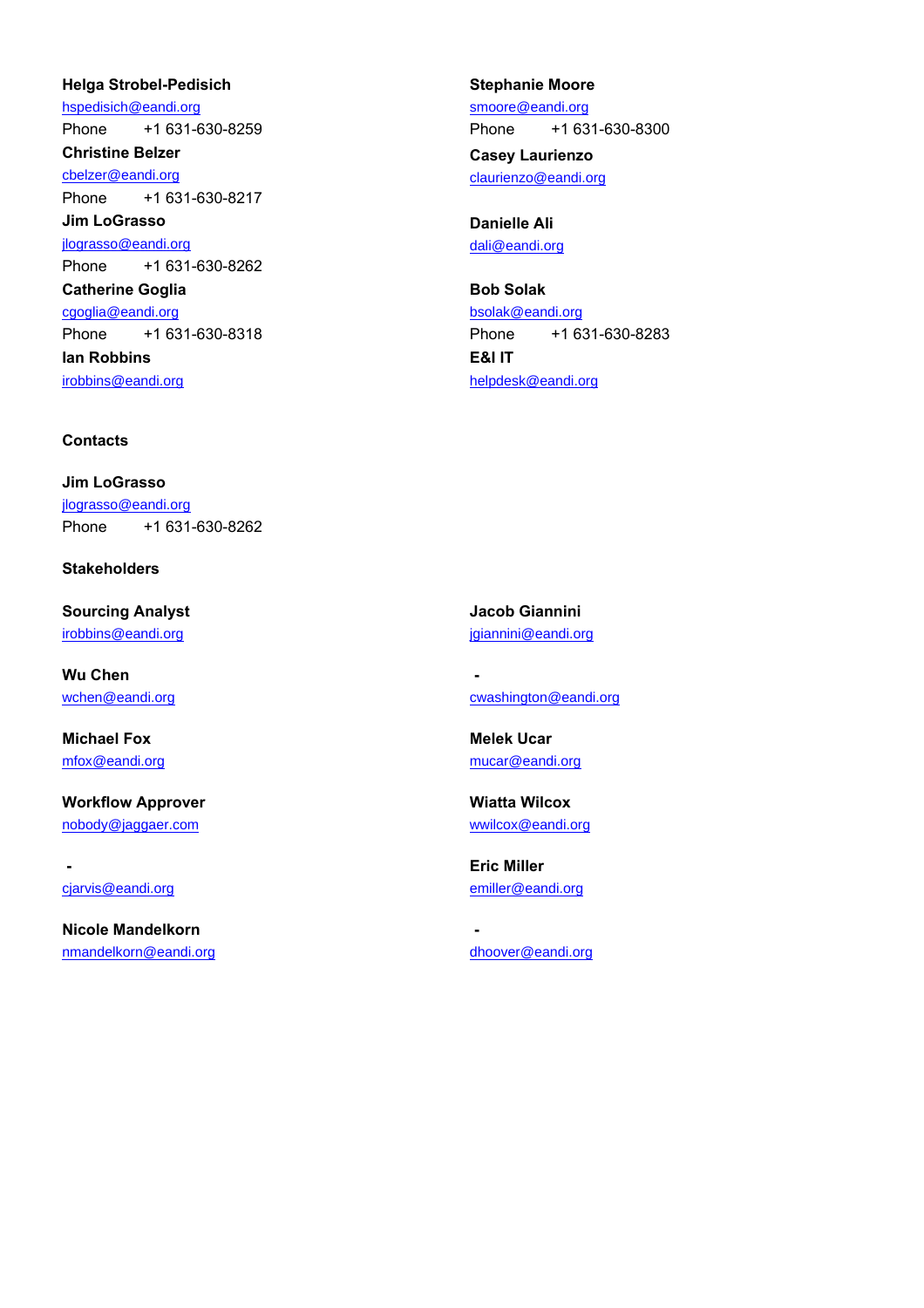# **Description**

This RFP is a re-solicitation of the Budget Furniture RFP. Economic Furniture of good quality and durability.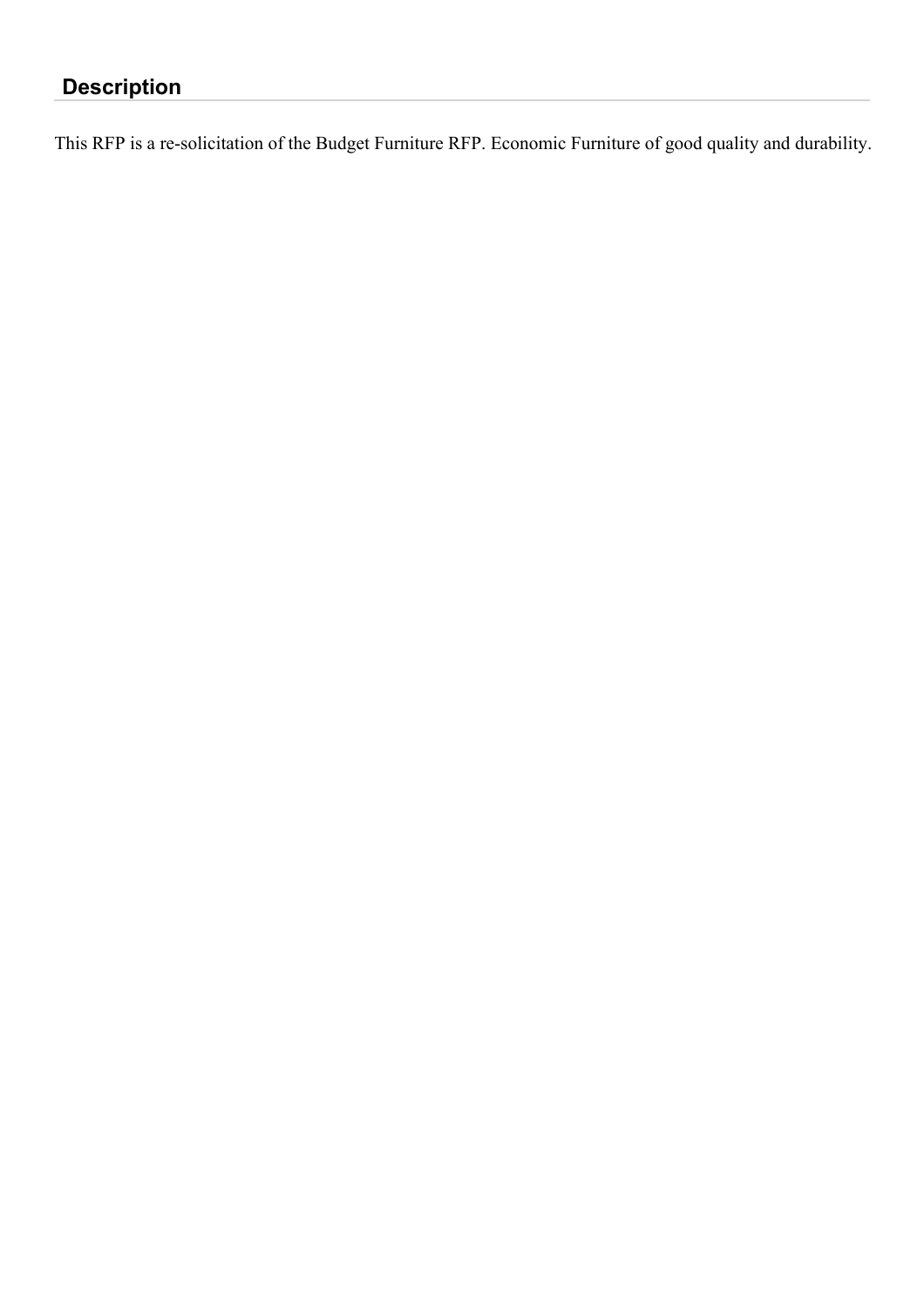## **Stage Description**

This RFP is a re-solicitation of the Budget Furniture RFP. Economic Furniture of good quality and durability.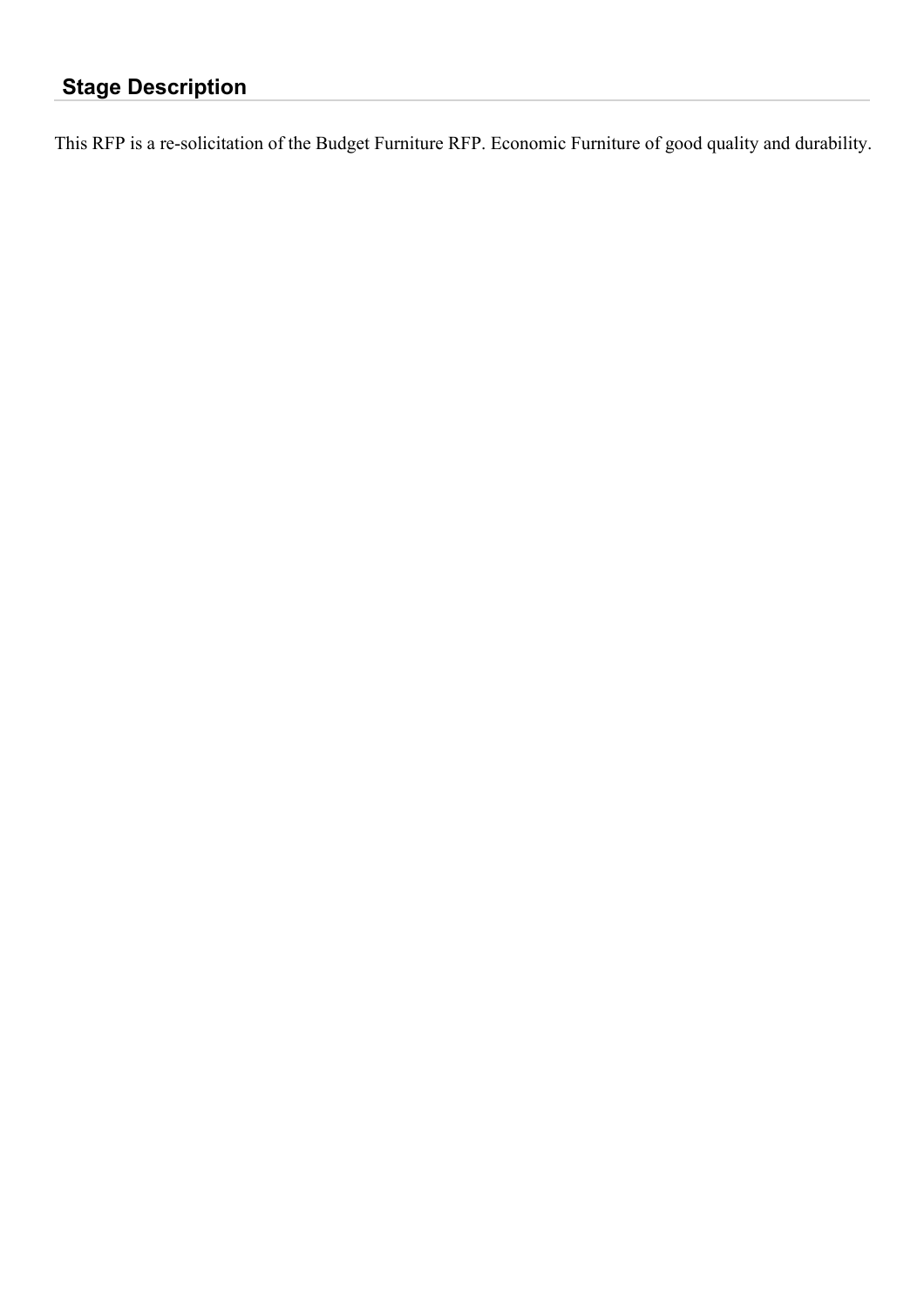## **Prerequisites**

#### 1 **Instructions To Supplier :**

Please review the attached file and certify below.

#### **Prerequisite Content:**

#### **RFP Document**

RFP#EI00154-2022 RFP - General Furniture Solutions - 4-21-22.docx ../Attachments/PrereqAttachments/RFP#EI00154-2022 RFP - General Furniture Solutions - 4-21-22.docx

#### **Certification**

I certify that I have read and agree to the terms above.

#### **Supplier Must Also Upload a File:**

No

#### 2 **Instructions To Supplier :**

Please review the attached file and have the appropriate authorized representative(s) sign and attach all forms and supporting documentation.

#### **Prerequisite Content:**

#### **Execution of Offers Certification**

RFP#EI00154-2022RFP - General Furniture Solutions Execution of Offer & Certifications - 4-21-22.docx

../Attachments/PrereqAttachments/RFP#EI00154-2022RFP - General Furniture Solutions Execution of Offer & Certifications - 4-21-22.docx

#### **Certification**

I certify that I have read and agree to the terms above.

**Supplier Must Also Upload a File:**

No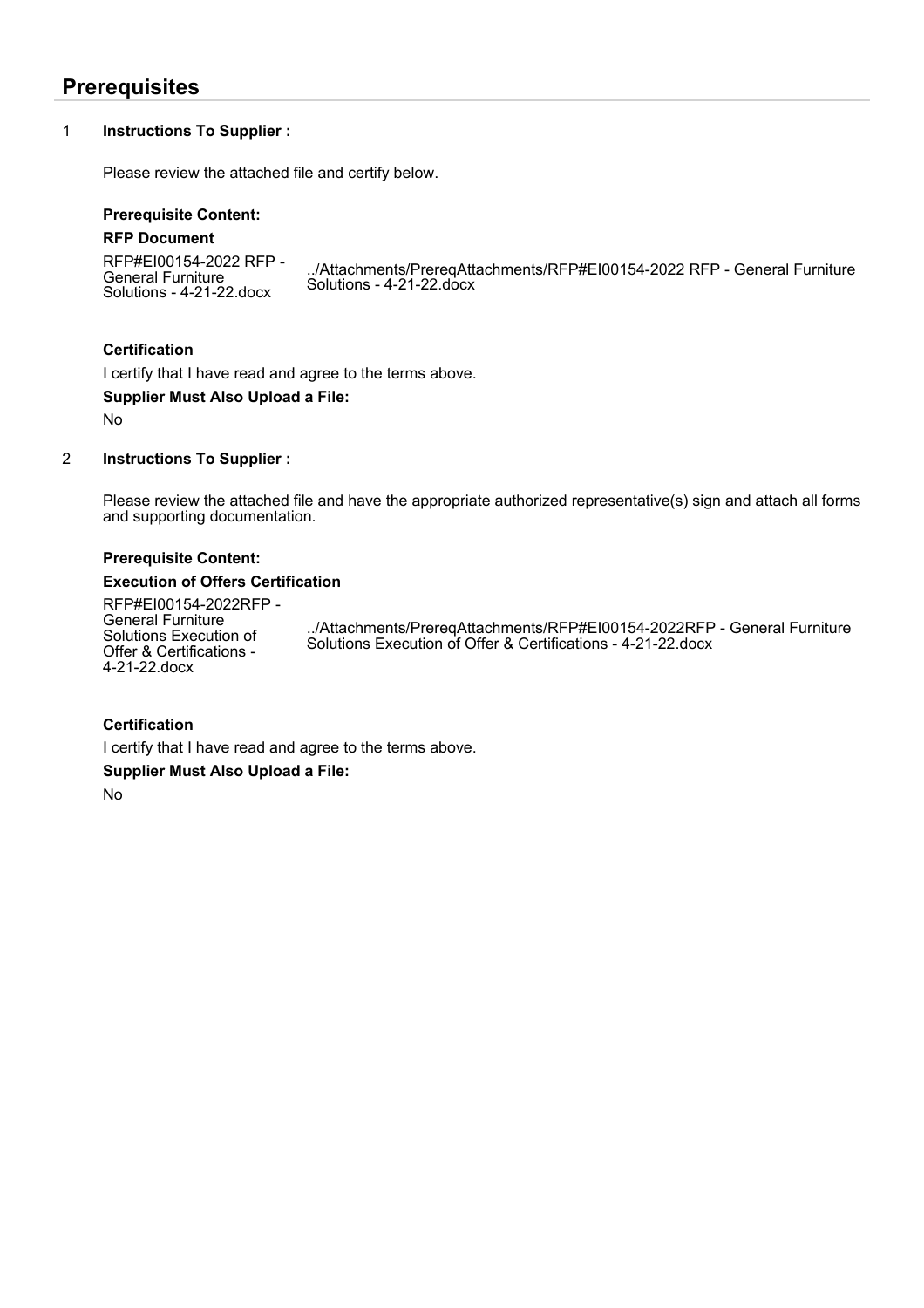## **Buyer Attachments**

There are no Buyer Attachments added to this event.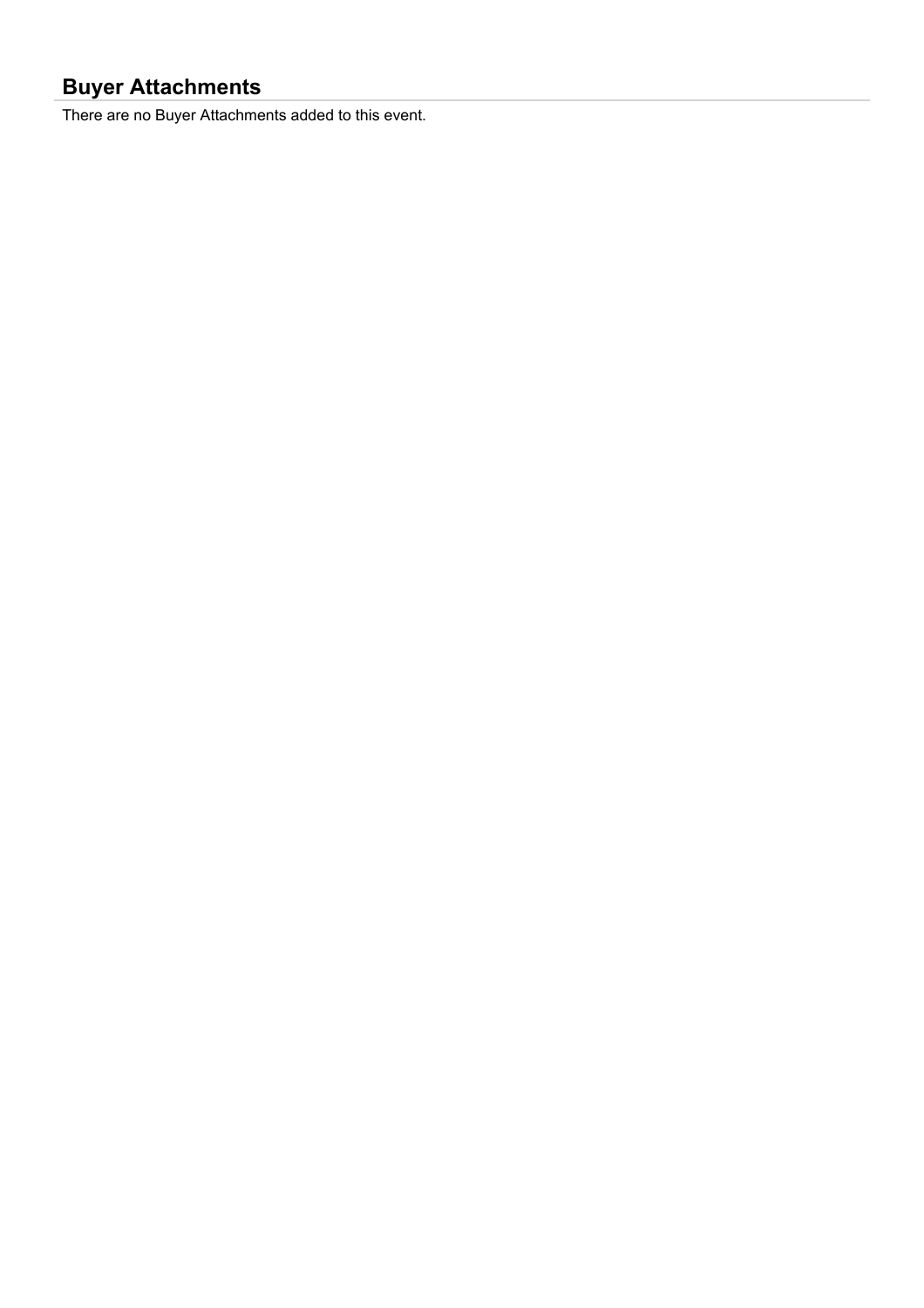# **Contract Alignment & Connection**

|        | <b>Group 1.1: Contract Alignment &amp; Connection</b>                                                                                                                                                                        |         |
|--------|------------------------------------------------------------------------------------------------------------------------------------------------------------------------------------------------------------------------------|---------|
| 1.1.1  | Please detail step by step your enterprise's current contract alignment and connection<br>process to end users.                                                                                                              | ★       |
|        | Text (Multi-Line)                                                                                                                                                                                                            |         |
| 1.1.2  | Who in your organization that is NOT the account rep would E&I work with to resolve issues<br>or challenges around the LOP process to ensure Member engagement/connection,<br>Compliance tracking, etc.<br>Text (Multi-Line) | ★       |
| 1.1.3  | What information do you need to capture from a member institution at a minimum in order to<br>align their account to the E&I contract? (ex: preferred dealer, ship to info, tiered selection of $\star$                      |         |
|        | services, member number, etc.)<br>Text (Multi-Line)                                                                                                                                                                          |         |
| 1.1.4  | Based on minimum requirements to set up, align, and connect a contract to an E&I Member,<br>what is the average lead time for completion and how will completion be confirmed to E&I<br>and it's Members?                    | ★.      |
|        | Text (Multi-Line)                                                                                                                                                                                                            |         |
| 1.1.5  | Can this information be captured up front when the member submits an alignment request<br>form?                                                                                                                              | $\star$ |
|        | Text (Multi-Line)                                                                                                                                                                                                            |         |
| 1.1.6  | How is pricing activated? Through established pricing or providing a quote?<br><b>Numeric Text Box</b>                                                                                                                       | ★       |
| 1.1.7  | Is it a manual or automatic process to activate pricing for a member?                                                                                                                                                        | ★       |
|        | Text (Multi-Line)                                                                                                                                                                                                            |         |
| 1.1.8  | Is the price activation done by a National or Regional contact?                                                                                                                                                              | ★       |
|        | Text (Multi-Line)                                                                                                                                                                                                            |         |
| 1.1.9  | Is it required that a custom agreement ("MSA" per the contract) for a member be established<br>in order to achieve alignment with the E&I contract?                                                                          | ★       |
|        | Dropdown List (Pick One)                                                                                                                                                                                                     |         |
|        | Yes, it is required.<br>No, it is not required, but there is an option for members to establish a custom agreement.<br>No, there is no option or requirement for a member to establish a custom agreement.                   |         |
| 1.1.10 | If Custom agreement is required please list the criteria (description text field)                                                                                                                                            |         |
|        | Text (Multi-Line)                                                                                                                                                                                                            |         |
| 1.1.11 | When an alignment request form comes in, what do you foresee as barriers to carrying it<br>through and fully enforcing the alignment? (i.e. authorized dealers, resellers, etc.)                                             | ★       |
|        | Text (Multi-Line)                                                                                                                                                                                                            |         |
|        |                                                                                                                                                                                                                              |         |
| 1.1.12 | What suggested or reccomended improvements can E&I make to the current LOP process as outlined in<br>the contract?                                                                                                           |         |
|        | Text (Multi-Line)                                                                                                                                                                                                            |         |
| 1.1.13 | Describe your conversion process for steering/channeling alignment and connection requests from<br>current members with direct contracts who would like to participate in the E&I contract.<br>Text (Multi-Line)             |         |
|        |                                                                                                                                                                                                                              |         |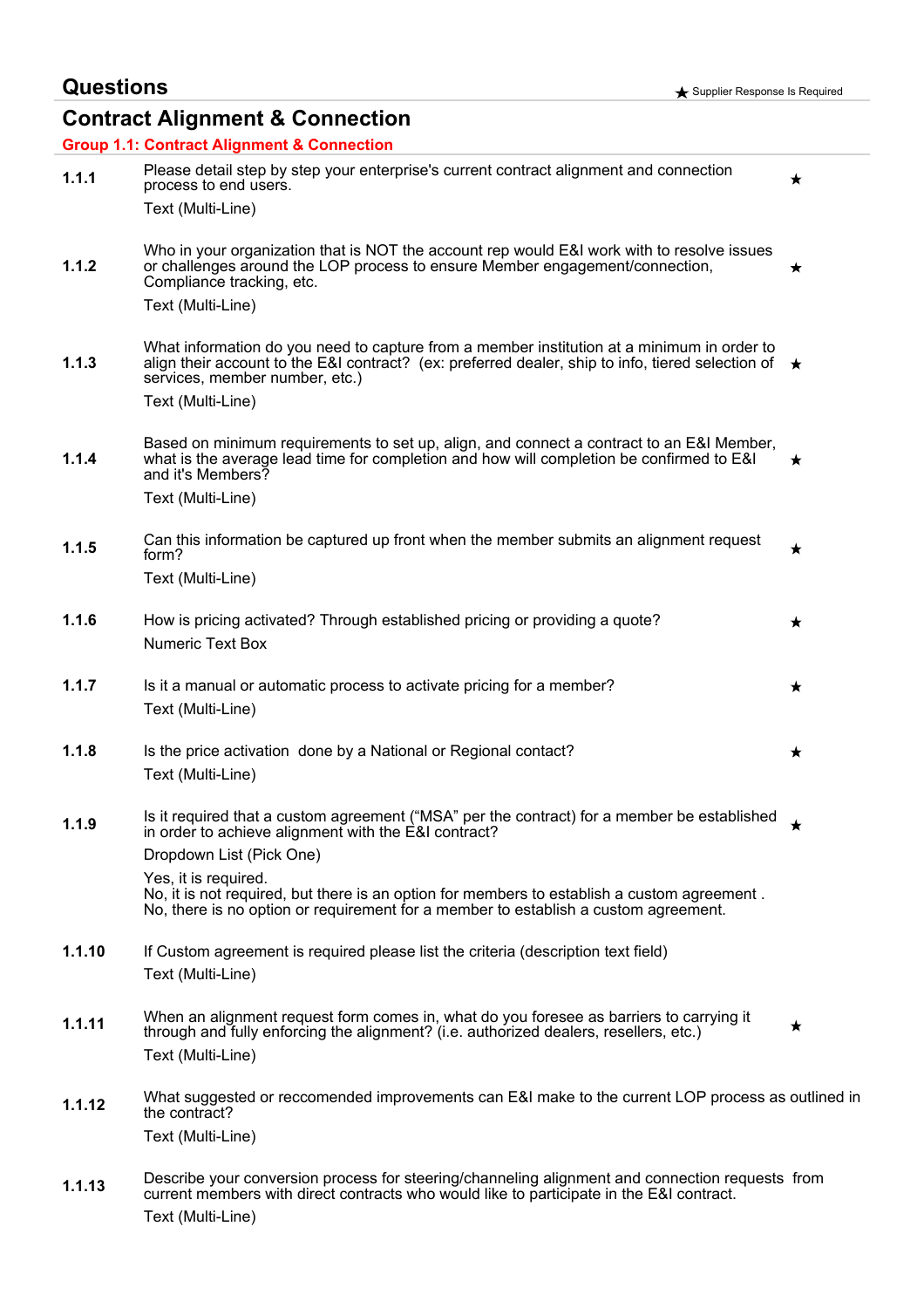1.1.14 If awarded an E&I contract, will you convert all current direct business to E&I Members to the  $\star$ E&I Contract? Yes/No **1.1.15** Will direct business be converted to the E&I Contract once your firm's current direct ★ agreement terms out? Yes/No **1.1.16** Please provide the list of E&I Member direct business that WILL NOT be eligible to  $\bigstar$ participate in the E&I agreement and that annual spend. File Upload **1.1.17** Please provide a list of those Members, annual spend, primary point of contact, and contract term out date. File Upload **1.1.18** Please provide a list of all direct business to be converted, annual spend, and primary point  $\star$ of contact. File Upload **Supplier Diversity**

#### **Group 2.1: Supplier Diversity**

|       | $\mathbf{C}$ oup 2.1. Supplier Diversity                                                                                                                        |         |
|-------|-----------------------------------------------------------------------------------------------------------------------------------------------------------------|---------|
| 2.1.1 | Please select Business Enterprise type. If none of the options are not applicable please<br>select "n/a"                                                        | *       |
|       | Dropdown List (Pick One)                                                                                                                                        |         |
|       | Disadvantaged (DBE)<br>Minority-owned (MBE)<br>Service Disabled Veteran-owned (DVBE)<br>Small Business (SBE)<br>Veteran-owned (VBE)<br>n/a                      |         |
| 2.1.2 | How is your commitment to diversity and inclusion demonstrated on an ongoing basis? (i.e.<br>dedicated staff, outreach, programming, etc.)<br>Text (Multi-Line) | ★       |
| 2.1.3 | What is your firm's strategic business plan prioritize and address diversity and inclusion?<br>Text (Multi-Line)                                                | $\star$ |
| 2.1.4 | What are the Metrics and KPI's used to track and quantify success in this area?<br>File Upload                                                                  | ★       |
| 2.1.5 | If available, provide a strategy map for increasing Diversity and Inclusion in the C-Suite and<br>Higher Ed equivalent.<br>File Upload                          | $\star$ |
| 2.1.6 | Has the increased attention given to social justice issues in the recent past changed your<br>strategies regarding diverse candidate recruitment?<br>Yes/No     | ★       |
| 2.1.7 | How?                                                                                                                                                            | $\star$ |
|       | Text (Multi-Line)                                                                                                                                               |         |
|       | <b>Business Partner Capability</b>                                                                                                                              |         |
|       | <b>Group 3.1: Company Overview</b>                                                                                                                              |         |

**3.1.1** Provide a brief company history & attach a company brochure defining core values and guiding principles. (Limit 3 Pages) File Upload

 $\star$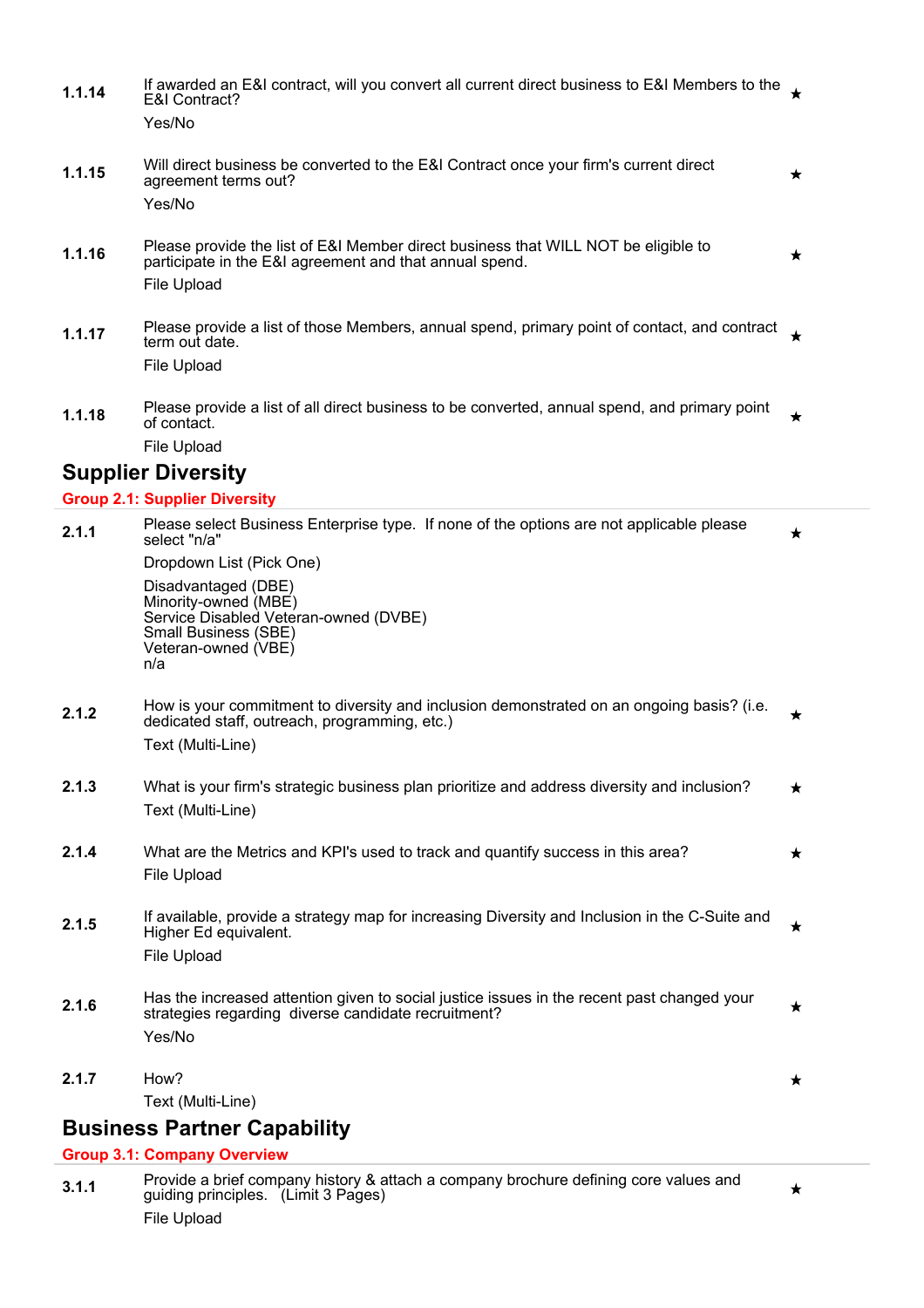| 3.1.2 | Number of years in business $\square$<br>Years                                                                                                                                                                                                                                       | ★       |
|-------|--------------------------------------------------------------------------------------------------------------------------------------------------------------------------------------------------------------------------------------------------------------------------------------|---------|
|       | Text (Single Line)                                                                                                                                                                                                                                                                   |         |
| 3.1.3 | Are you a Small (10 or less employees), Medium (11-25 employees) or Large (26 plus                                                                                                                                                                                                   | ★       |
|       | employees) firm                                                                                                                                                                                                                                                                      |         |
|       | Dropdown List (Pick One)                                                                                                                                                                                                                                                             |         |
|       | Small (1-10)<br>Medium (11-25)                                                                                                                                                                                                                                                       |         |
|       | Large (26 or more)                                                                                                                                                                                                                                                                   |         |
| 3.1.4 | Is the Education Sector (K-12, Higher Ed, et al) a primary or a boutique focus (i.e. Non-Profit<br>equivalent and/or low priority/minimal focus)<br>Text (Multi-Line)                                                                                                                |         |
|       |                                                                                                                                                                                                                                                                                      |         |
| 3.1.5 | If the Education Sector (Higher Education et al.) is a not a strategic focus or considered a                                                                                                                                                                                         | $\star$ |
|       | low priority, are there business development strategies to prioritize focus in the space?                                                                                                                                                                                            |         |
|       | Text (Multi-Line)                                                                                                                                                                                                                                                                    |         |
| 3.1.6 | In which regions, states, or cities do you have a presence?                                                                                                                                                                                                                          | ★       |
|       | Text (Multi-Line)                                                                                                                                                                                                                                                                    |         |
|       |                                                                                                                                                                                                                                                                                      |         |
| 3.1.7 | Please describe your firms audit and compliance feedback process.<br>Provide in Excel                                                                                                                                                                                                | ★       |
|       | spreadsheet matrix form (Stages, Tasks, Ouputs, Deliverables)                                                                                                                                                                                                                        |         |
|       | File Upload                                                                                                                                                                                                                                                                          |         |
| 3.1.8 | Please provide a sample of Metrics and KPI's your firm AND industry leverage to quantify<br>and measure business relations health, success and overall enterprise growth.                                                                                                            | ★       |
|       | <b>File Upload</b>                                                                                                                                                                                                                                                                   |         |
|       | <b>Group 3.2: Company Experience</b>                                                                                                                                                                                                                                                 |         |
|       |                                                                                                                                                                                                                                                                                      |         |
| 3.2.1 | Describe experience any specialty areas where you believe your firm has unique expertise<br>or a competitive advantage.                                                                                                                                                              | ★       |
|       | Text (Multi-Line)                                                                                                                                                                                                                                                                    |         |
|       |                                                                                                                                                                                                                                                                                      |         |
| 3.2.2 | Provide the qualifications of senior professionals in your firm that are likely to be assigned to<br>support E&I and it's Members. Define who will be primarily responsible and have final<br>authority over decisions made.                                                         | ★       |
|       | Text (Multi-Line)                                                                                                                                                                                                                                                                    |         |
|       |                                                                                                                                                                                                                                                                                      |         |
| 3.2.3 | Provide an organizational chart with lines of authority for those individuals that will be directly<br>involved in this contract.                                                                                                                                                    |         |
|       | <b>File Upload</b>                                                                                                                                                                                                                                                                   |         |
|       |                                                                                                                                                                                                                                                                                      |         |
| 3.2.4 | Provide at least three references where similar services to institutions of higher education or<br>healthcare have been provided within the past three years. Include the name of the<br>firm/organization, the complete mailing address, and the name, telephone number and email * |         |
|       | address of the contact person.                                                                                                                                                                                                                                                       |         |
|       | <b>File Upload</b>                                                                                                                                                                                                                                                                   |         |
|       | <b>Group 3.3: Company Qualifications</b>                                                                                                                                                                                                                                             |         |
| 3.3.1 | What is the average life span for your products?                                                                                                                                                                                                                                     | ★       |
|       | Text (Multi-Line)                                                                                                                                                                                                                                                                    |         |
| 3.3.2 | What are the warranties that you offer?                                                                                                                                                                                                                                              | ★       |
|       | Text (Multi-Line)                                                                                                                                                                                                                                                                    |         |
|       |                                                                                                                                                                                                                                                                                      |         |
| 3.3.3 | How will warranty repairs be handled?                                                                                                                                                                                                                                                | ★       |
|       | Text (Multi-Line)                                                                                                                                                                                                                                                                    |         |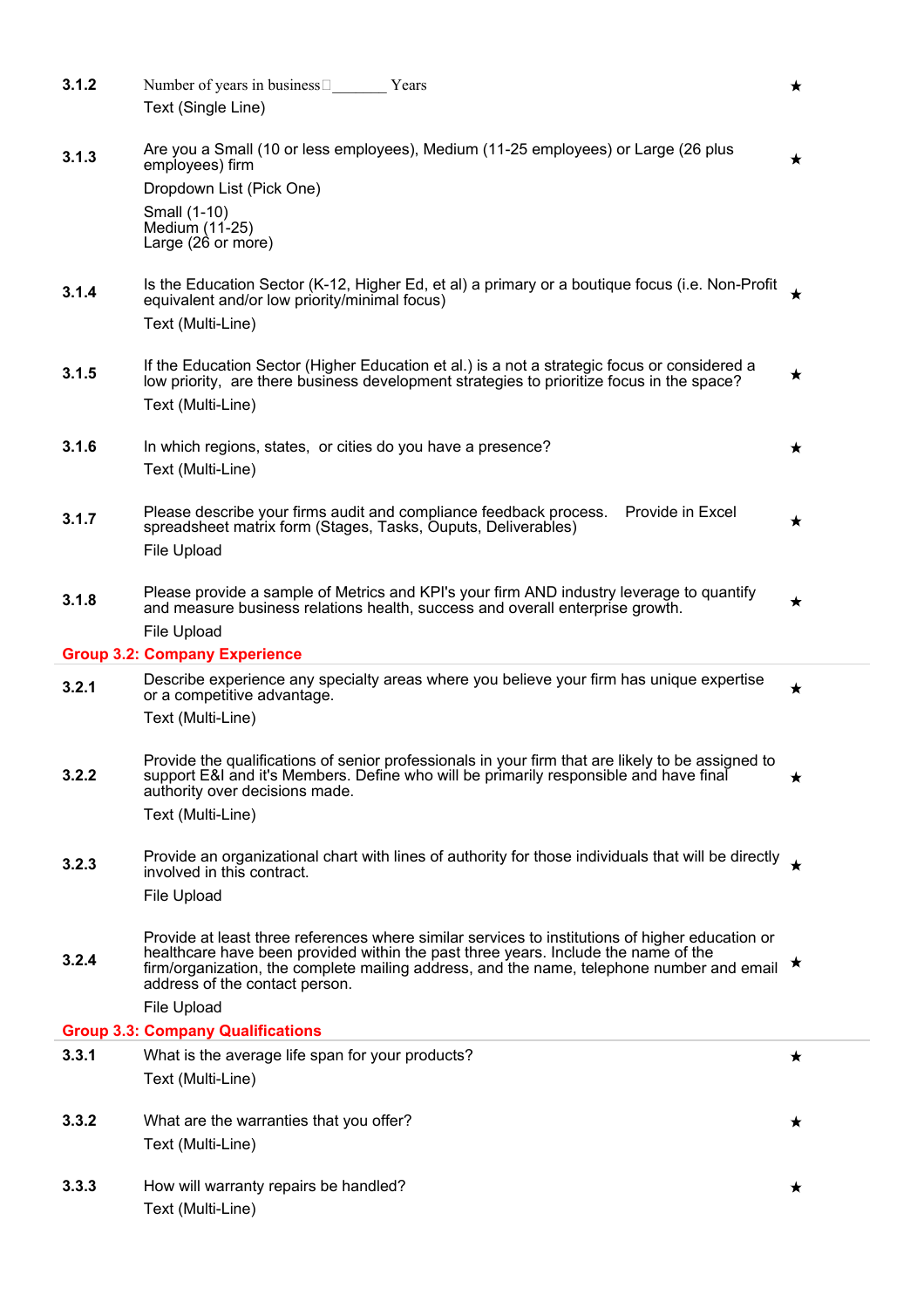| 3.3.4  | Are there potential restocking fees associated with returns?<br>Text (Multi-Line)                                                                                   | $\star$ |
|--------|---------------------------------------------------------------------------------------------------------------------------------------------------------------------|---------|
| 3.3.5  | What is the average response time to warranty claims?<br>Text (Multi-Line)                                                                                          | $\star$ |
| 3.3.6  | How have prices for your furniture products fluctuated during the past three years?<br>Text (Multi-Line)                                                            | $\star$ |
| 3.3.7  | How does your company control for price spikes in commodities such as steel?<br>Text (Multi-Line)                                                                   | ★       |
| 3.3.8  | How diversified is your supplier base for inputs, such as steel, wood, plastic and metal<br>components?<br>Text (Multi-Line)                                        | $\star$ |
| 3.3.9  | Have you ever experienced any supply disruptions resulting from insufficient steel, wood or<br>other inputs?<br>Text (Multi-Line)                                   | ★       |
| 3.3.10 | Do you source materials with high exposure to market disruptions resulting from the<br>coronavirus? How are you coping with these disruptions?<br>Text (Multi-Line) | ★       |
| 3.3.11 | Do you offer customized design services and consultations?<br>Text (Single Line)                                                                                    | ★       |
| 3.3.12 | Do you provide assembly and installation services in-house or do you subcontract?<br>Text (Multi-Line)                                                              | ★       |
| 3.3.13 | Describe your past experience in working with Higher Ed and K12?<br>Text (Multi-Line)                                                                               | ★       |
| 3.3.14 | How do you track customer satisfaction?<br>Text (Multi-Line)                                                                                                        | ★       |
| 3.3.15 | Do you offer a loyalty program or other incentives for repeat business? If so, what are the<br>terms?<br>Text (Multi-Line)                                          | ★       |
| 3.3.16 | What is the process for handling customer complaints or inquires?<br>Text (Multi-Line)                                                                              | ★       |
| 3.3.17 | What are your minimum production runs?<br>Text (Multi-Line)                                                                                                         | $\star$ |
| 3.3.18 | Are there any fees for smaller runs?<br>Text (Multi-Line)                                                                                                           | ★       |
| 3.3.19 | How do you prioritize large and small production runs?<br>Text (Multi-Line)                                                                                         | $\star$ |
| 3.3.20 | Do you have an order backlog? If so, what is the current value?<br>Text (Multi-Line)                                                                                | ★       |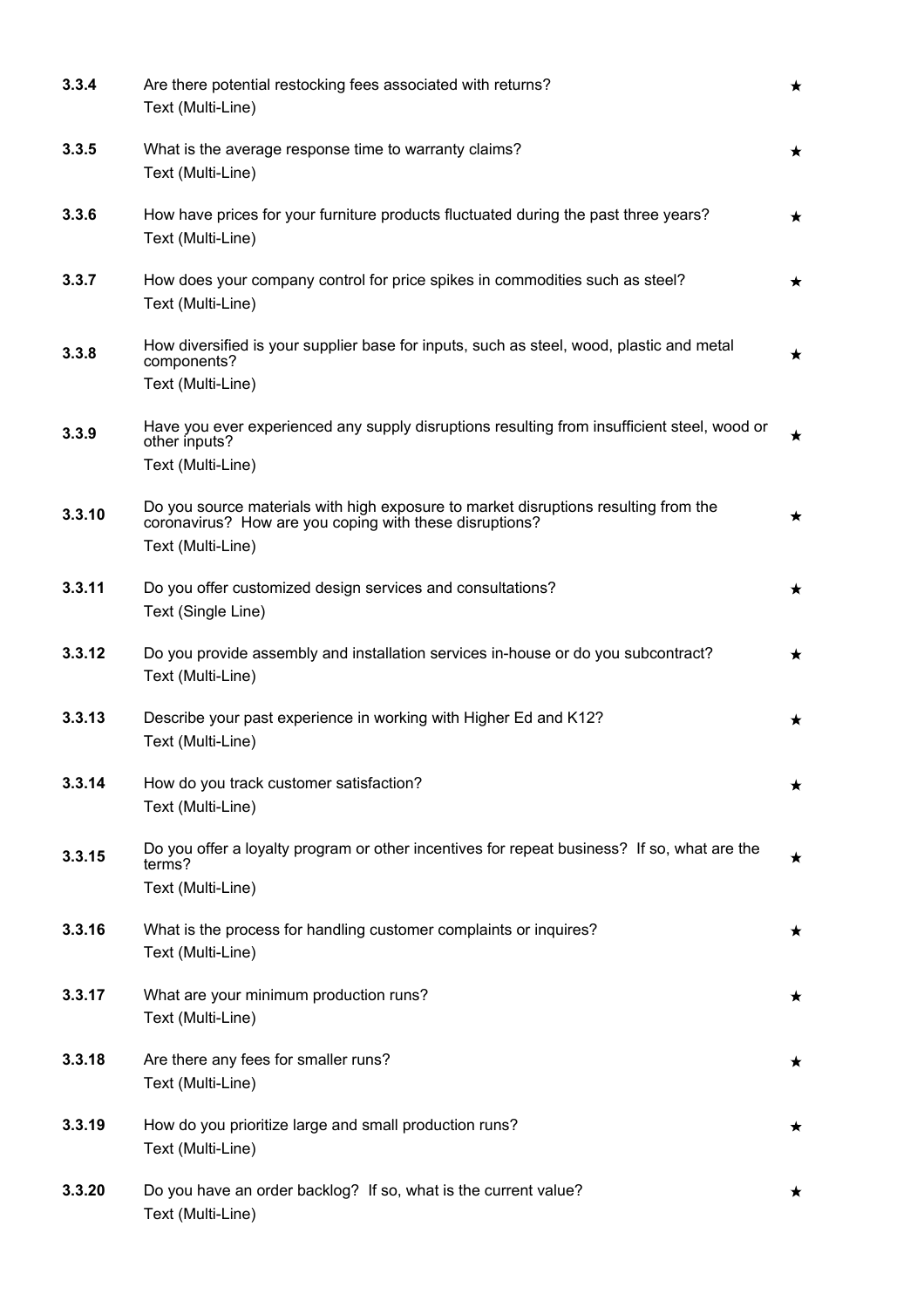**3.3.21** Have you ever encountered difficulty completing an order within the specified time frame? If so, how did you reconcile this with your client(s)?

Text (Multi-Line)

### **Economic Value & Financial Overview**

#### **Group 4.1: Contract Administrative and Marketing Fee (CAF)**

- **4.1.1** As a non-profit cooperative, E&I requires a Contract Administrative and Marketing Fee (CAF) to cover its operational expenses and working capital requirements. Annually, at the direction of E&I's Board of Directors, E&I refunds any CAF above these requirements to its Members based on their utilization of its contracts. Have you reviewed the Sales and CAF reporting and payment expectations within Sections I and II of the attachment under Question 5.1.2. Text (Multi-Line)
- **4.1.2** Please provide the details for your proposed CAF Rate % and structure? (i.e. 2% fixed, tiered rate based on volume etc.)

Text (Multi-Line)

#### **Group 4.2: Financial Offer Requirements**

**4.2.1** Pricing shall include list price, discount from list for services requested in this RFP. Firms electing to propose pricing on additional services must submit additional items on a separate list. The list must be labeled as "Additional Services." E&I retains the right to accept or reject additional items in part or in whole. Do you understand and will your firm comply?

Yes/No

**4.2.2** The percent discounts and rates for the proposed services shall be applicable to all search requests made under a resulting Agreement with your firm. Percentage discounts off firm's list price shall remain firm for the life of the Agreement unless improved for the benefit of the membership. Do you understand and will your company comply?

Yes/No

**4.2.3** Your firm is authorized to offer members enhanced pricing and/or member-specific agreements on a case-by-case basis and both shall be considered part of the resulting Agreement. Your firm is required to make available any special offerings or promotions where and when appropriate. Do you understand and will your company comply?

Yes/No

#### **Group 4.3: Respondent Pricing**

**4.3.1** Please upload your pricing using the attached template. You must identify all costs, fees or charges for which the members and/or E&I may be billed. Costs not indicated in your submission will not be paid.

File Upload

General Furniture Solutions Pricing template - ../Attachments/QuestionAttachments/General Furniture RFP Pricing Template April\_2022 Final (002).xlsx

#### **Group 4.4: Financial Reporting Capabilities**

- **4.4.1** E&I will provide the awarded supplier(s) with the an updated membership list on a monthly basis in Excel format. Explain in detail your company's ability to incorporate the updated information into the accounting system used to track and report E&I Member purchases. Text (Multi-Line)
- **4.4.2** In Column H of the "VRF Field Explanations" worksheet, indicate whether your company has the capability to provide the required fields by entering "Yes" or "No". File Upload
- **4.4.3** In the "VRF Desired Format" worksheet, provide a sample report that includes the relevant data, in the desired format, for five of your company's current Education customers invoiced during the prior month.

File Upload

VRF Desired Format - ../Attachments/QuestionAttachments/VRF Desired Format .xlsx

**4.4.4** Please provide in detail your implementation, communication, and timeline plans to introduce and inform your sales/marketing staff, consultants, E&I Members and their respective ordering departments of the terms and benefits of an E&I Master Agreement with your company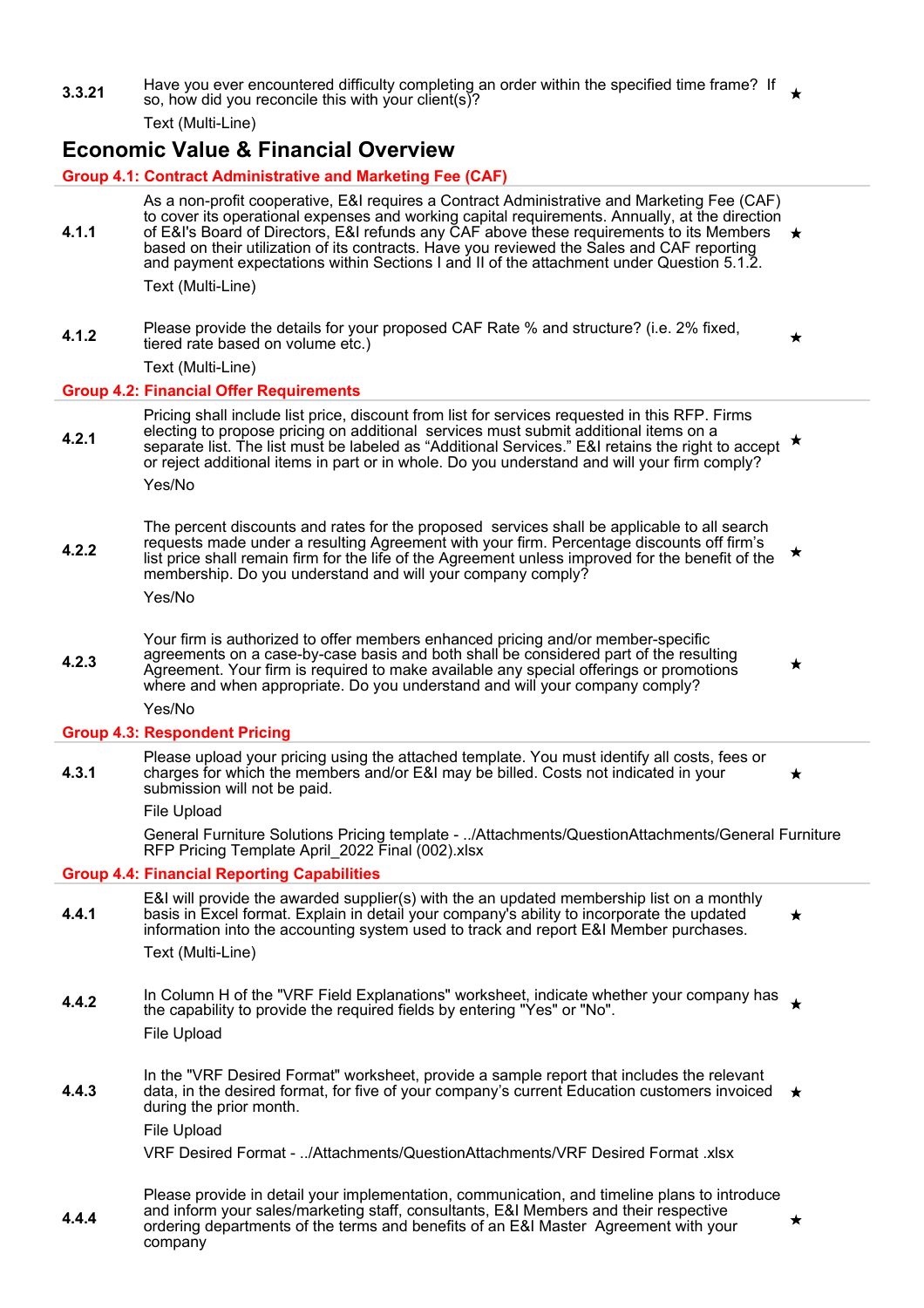Text (Multi-Line)

- **4.4.5** Describe your use of marketing material, technology and the internet to provide marketing ╈ and promote contract awareness. Text (Multi-Line)
- **4.4.6** Describe plans to elevate sales made on campus (departmental "road shows," leveraging web site messages, etc.) to ensure quick and deep ongoing traction with E&I Members. Text (Multi-Line)

#### **RFP Exceptions**

#### **Group 5.1: Supplier Performance, Compliance et al.**

**5.1.1** Have you reviewed our Master Agreement Template attached to this question? ┻ Yes/No

Master Agreement Template - ../Attachments/QuestionAttachments/Master\_Agreement\_Template for RFP - IRR2022.03.29.docx

**5.1.2** Have you reviewed the Supplier Performance Expectations attached to this question? ★ Yes/No

> Supplier Performance Expectations - ../Attachments/QuestionAttachments/Supplier Performance Expectations - IRR2022.03.29.docx

Do you take exception to anything within this RFP to include compliance with all specifications, terms and conditions, Master Agreement Template, Supplier Performance Expectations, etc?

**5.1.3** NOTE 1: Any exceptions which are determined to be unacceptable to E&I may result in the disqualification of your proposal.

> NOTE 2: Any exceptions may also have an effect on your company's evaluation under this RFP.

Yes/No

File Upload

**5.1.4** Use the attached template signed by a company Authorized Representative to identify the ┶ details for all exceptions.

RFP Exceptions - ../Attachments/QuestionAttachments/Exception Form - 5.1.4.docx **E&I Risk Profile**

#### **Group 6.1: Litigation**

- **6.1.1** Are any employees, officers, directors, members, agents or consultants of Supplier related to  $\triangle$ any employee, officer or director of E&I? Yes/No
- **6.1.2** Please provide details: List employee, officer, director, member, agent, or consultant name; relation to, and name of employee, officer or director of E&I? Text (Multi-Line)

**6.1.3** Does your firm have any current (active) public lawsuits, legal actions or governmental investigations including, but not limited to, parties of dispute, and equipment affected, cause of action, jurisdiction and date of legal complaint? E&I reserves the right to ask for additional information on any past case (including cases older than five years) that may cause a member, their board or governing body to ask for further details on any case listed or discovered during due diligence.

Yes/No

**6.1.4** Please provide specific details here. Text (Multi-Line)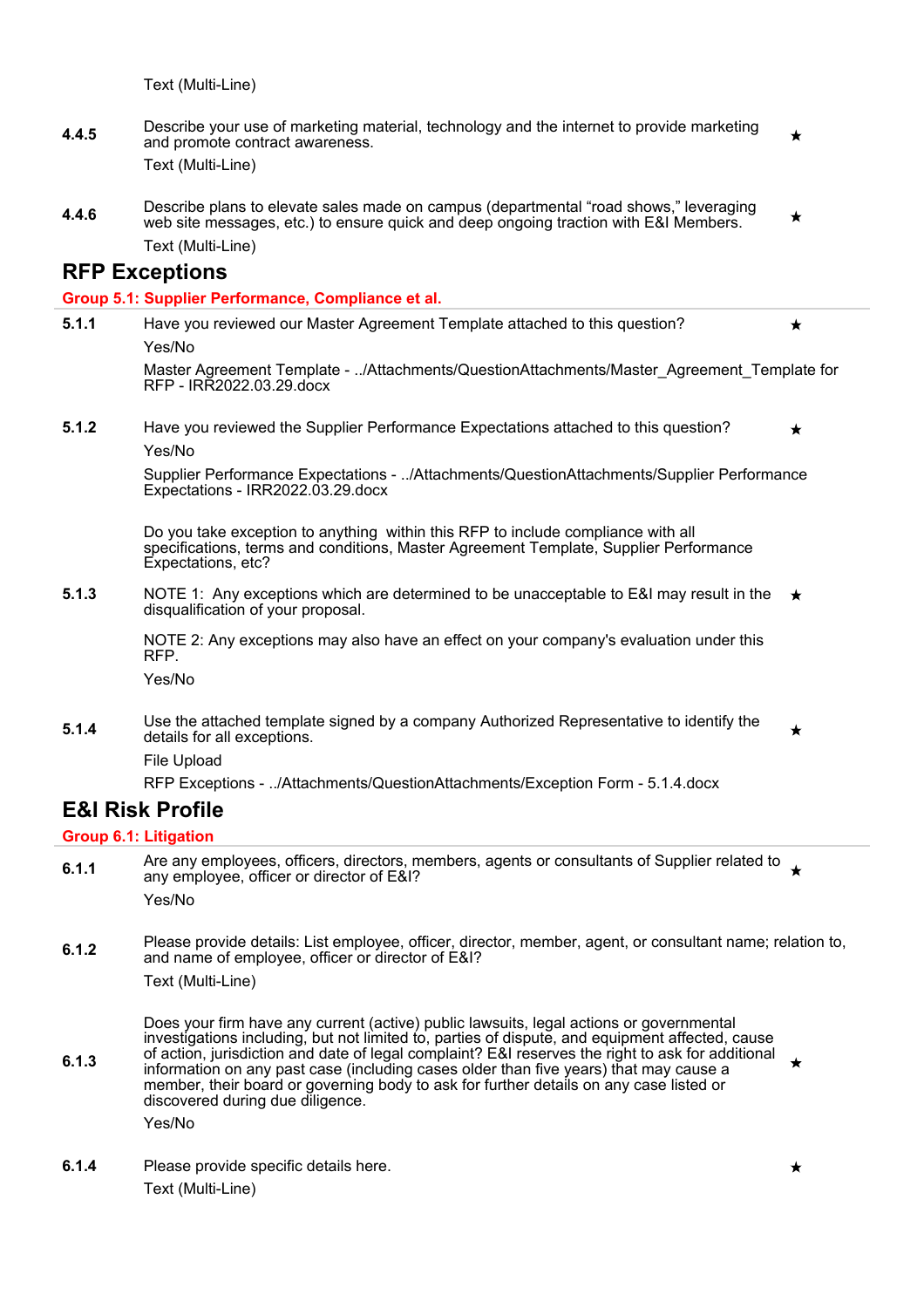| 6.1.5  | Does your firm have any lawsuits, legal actions or governmental investigations from the past<br>five (5) years that are public record, even if there was no verdict or admission of any wrong<br>doing?<br>Yes/No                                                              | ★          |
|--------|--------------------------------------------------------------------------------------------------------------------------------------------------------------------------------------------------------------------------------------------------------------------------------|------------|
| 6.1.6  | Provide details here including proof of resolution of any case or a letter explaining the<br>decisions made by the company.<br>File Upload                                                                                                                                     | ★          |
|        |                                                                                                                                                                                                                                                                                |            |
| 6.1.7  | Has your firm or any of your firm's personnel experienced any loss of licencing or certification<br>within the past five (5) years?<br>Yes/No                                                                                                                                  |            |
|        |                                                                                                                                                                                                                                                                                |            |
| 6.1.8  | Please explain.                                                                                                                                                                                                                                                                | $\bigstar$ |
|        | Text (Multi-Line)                                                                                                                                                                                                                                                              |            |
| 6.1.9  | Describe any specific restructuring, mergers, or corporate name changes within Supplier's<br>firm that have occurred during the past three years or is anticipated in the next three years,<br>noting potential impacts to the products and services contemplated by this RFP. | $\star$    |
|        | Text (Multi-Line)                                                                                                                                                                                                                                                              |            |
| 6.1.10 | Provide information relating to Supplier bankruptcies or reorganizations with the last five (5)<br>years.                                                                                                                                                                      | $\bigstar$ |
|        | Text (Multi-Line)                                                                                                                                                                                                                                                              |            |
|        | <b>Group 6.2: Education Sector Spend History</b>                                                                                                                                                                                                                               |            |
| 6.2.1  | Year 1: Higher Education Sales<br><b>Numeric Text Box</b>                                                                                                                                                                                                                      | ★          |
|        |                                                                                                                                                                                                                                                                                |            |
| 6.2.2  | Year 1: K-12 Sales                                                                                                                                                                                                                                                             | ★          |
|        | <b>Numeric Text Box</b>                                                                                                                                                                                                                                                        |            |
| 6.2.3  | Year 2: Higher Ed Sales                                                                                                                                                                                                                                                        | ★          |
|        | <b>Numeric Text Box</b>                                                                                                                                                                                                                                                        |            |
|        | Year 2: K-12 Sales                                                                                                                                                                                                                                                             |            |
| 6.2.4  | <b>Numeric Text Box</b>                                                                                                                                                                                                                                                        |            |
|        |                                                                                                                                                                                                                                                                                |            |
| 6.2.5  | Year 3: Higher Ed Sales                                                                                                                                                                                                                                                        |            |
|        | <b>Numeric Text Box</b>                                                                                                                                                                                                                                                        |            |
| 6.2.6  | Year 3: K-12 Sales                                                                                                                                                                                                                                                             | $\star$    |
|        | <b>Numeric Text Box</b>                                                                                                                                                                                                                                                        |            |
|        | <b>Group 6.3: Financial Health Assessment</b>                                                                                                                                                                                                                                  |            |
| 6.3.1  | Is your firm Public or Private?                                                                                                                                                                                                                                                | ★          |
|        | Multiple Choice (Pick One)                                                                                                                                                                                                                                                     |            |
|        | Public<br>Private                                                                                                                                                                                                                                                              |            |
| 6.3.2  | Provide a URL to a link of the three (3) most recent annual reports.                                                                                                                                                                                                           |            |
|        | Text (Single Line)                                                                                                                                                                                                                                                             | ★          |
|        |                                                                                                                                                                                                                                                                                |            |
| 6.3.3  | Provide copies of the most recent three (3) year audited financial statements or other<br>documented evidence of financial stability to assure required performance upon request.                                                                                              | ★          |
|        | <b>File Upload</b>                                                                                                                                                                                                                                                             |            |
|        |                                                                                                                                                                                                                                                                                |            |
| 6.3.4  | <b>Working Capital</b>                                                                                                                                                                                                                                                         | $\star$    |